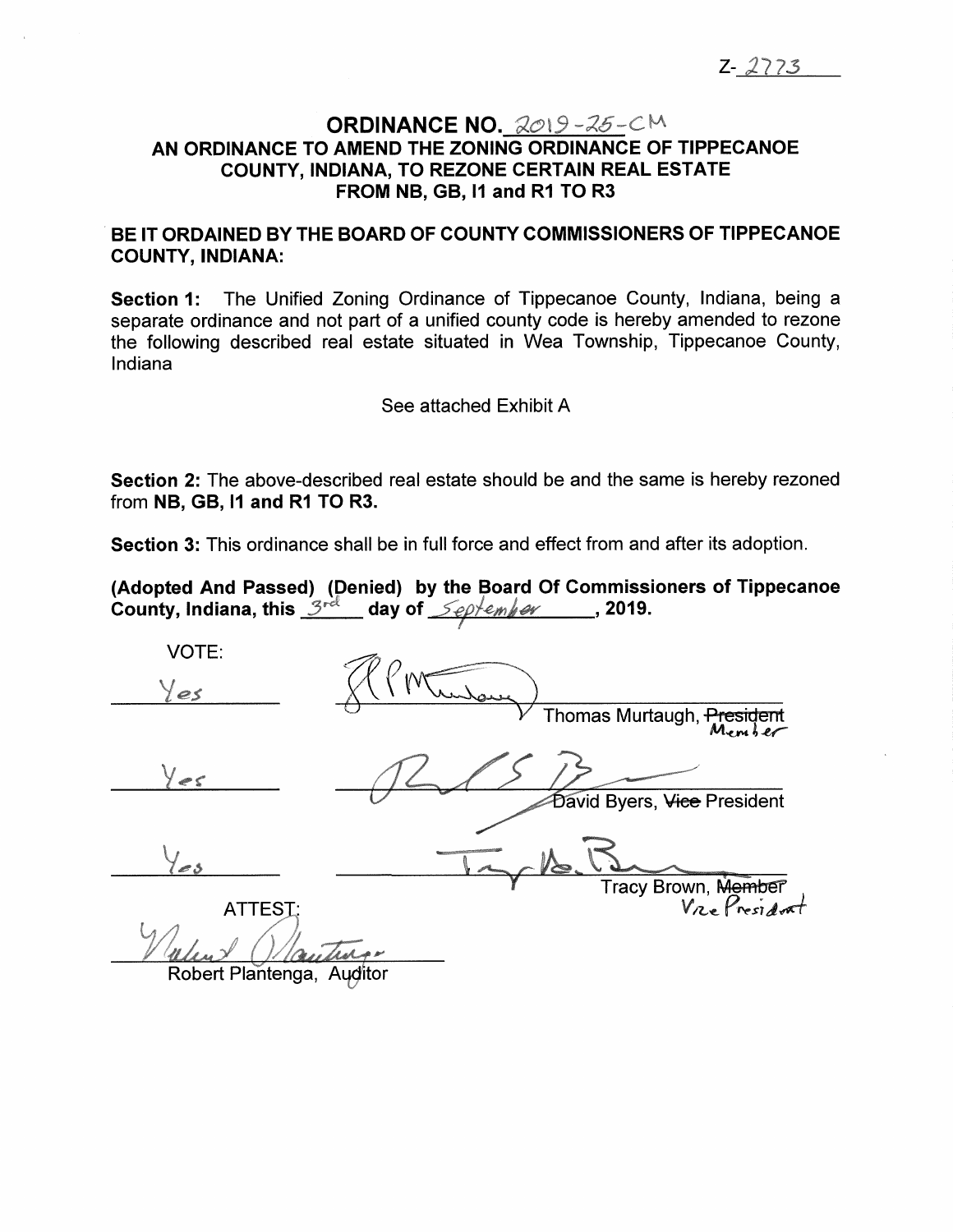## Exhibit A

## Legal Description

A par<sup>t</sup> of the Southeast Quarter of Section <sup>10</sup> and the Southwest Quarter of Section <sup>11</sup>, all in Township <sup>22</sup> North, Range <sup>4</sup> West, Wea Township, Tippecanoe County, Indiana described as follows:

Beginning at the southeast corner of said Southeast Quarter, said corner being marked by a stone; thence South 89 degrees <sup>37</sup> minutes <sup>43</sup> seconds west along the South line of said Quarter 78.33 feet to <sup>a</sup> 5/8" rebar with yellow <sup>p</sup>lastic cap stamped "SCHNEIDER FIRM #0001" (hereinafter referred to as Rebar); thence northwesterly along <sup>a</sup> non-tangent curve to the left (said curve having <sup>a</sup> radius of 1838.99 feet, <sup>a</sup> chord length of 382.41 feet and <sup>a</sup> chord bearing of North <sup>68</sup> degrees <sup>05</sup> minutes <sup>13</sup> seconds West) an arc distance of 383.11 feet to <sup>a</sup> Rebar; thence northwesterly along an on-tangent curve to the right (said curve having <sup>a</sup> radius of 935.00 feet, <sup>a</sup> chord length of 447.51 feet and <sup>a</sup> chord bearing of North 60 degrees <sup>12</sup> minutes <sup>33</sup> seconds West) an arc distance of 451.89 to <sup>a</sup> Rebar; thence North <sup>46</sup> degrees <sup>21</sup> minutes <sup>48</sup> seconds West <sup>a</sup> distance of 633.86 feet to <sup>a</sup> Rebar; thence northwesterly along <sup>a</sup> tangent curve to the left (said curve having <sup>a</sup> radius of 1065.00 feet, <sup>a</sup> chord length of 796.00 feet and <sup>a</sup> chord bearing of North <sup>68</sup> degrees <sup>18</sup> minutes <sup>29</sup> seconds West) an arc distance of 815.80 feet to <sup>a</sup> Rebar; thence South <sup>89</sup> degrees <sup>44</sup> minutes <sup>51</sup> seconds West <sup>a</sup> distance of 573.41 feet to an east line of land described in <sup>a</sup> deed to the County of Tippecanoe and recorded at Record #01005916; thence along the east lines of said land the following three courses:

<sup>1</sup>) North <sup>06</sup> degrees <sup>29</sup> minutes <sup>10</sup> seconds West <sup>a</sup> distance of 140.76 feet to <sup>a</sup> Rebar;

<sup>2</sup>) North <sup>00</sup> degrees <sup>46</sup> minutes <sup>33</sup> seconds West <sup>a</sup> distance of 150.00 feet;

3) North <sup>09</sup> degrees <sup>18</sup> minutes <sup>20</sup> seconds West <sup>a</sup> distance of 31.36 feet to <sup>a</sup> Rebar; Thence North <sup>90</sup> degrees <sup>00</sup> minutes <sup>00</sup> seconds East <sup>a</sup> distance of 359.24 feet to <sup>a</sup> Mag nail with washer stamped "SCHNEIDER FIRM #0001"; thence North 00 degrees 00 minutes 00 seconds East <sup>a</sup> distance of 416.00 feet to <sup>a</sup> Rebar; thence South 89 degrees 59 minutes 59 seconds East <sup>a</sup> distance of 570.39 feet to <sup>a</sup> Rebar; thence South 73 degrees 27 minutes 05 seconds East <sup>a</sup> distance of 506.74 feet to <sup>a</sup> Rebar; thence South 52 degrees 35 minutes 54 seconds East <sup>a</sup> distance of 400.67 feet to <sup>a</sup> Rebar; thence North 90 degrees 00 minutes 00 seconds East, leaving said Southeast Quarter of Section <sup>10</sup> and entering the Southwest Quarter of Section <sup>11</sup>, <sup>a</sup> distance of 1048.26 feet to <sup>a</sup> rebar; thence South 00 degrees 45 minutes 36 seconds East parallel with the West line of said Southwest Quarter, <sup>a</sup> distance of 1442.06 feet to the South line of said Quarter Section; thence South 89 degrees 45 minutes 09 seconds West along said South line <sup>a</sup> distance of 184.80 feet to the point of beginning, containing 60.73 acres, more or less.